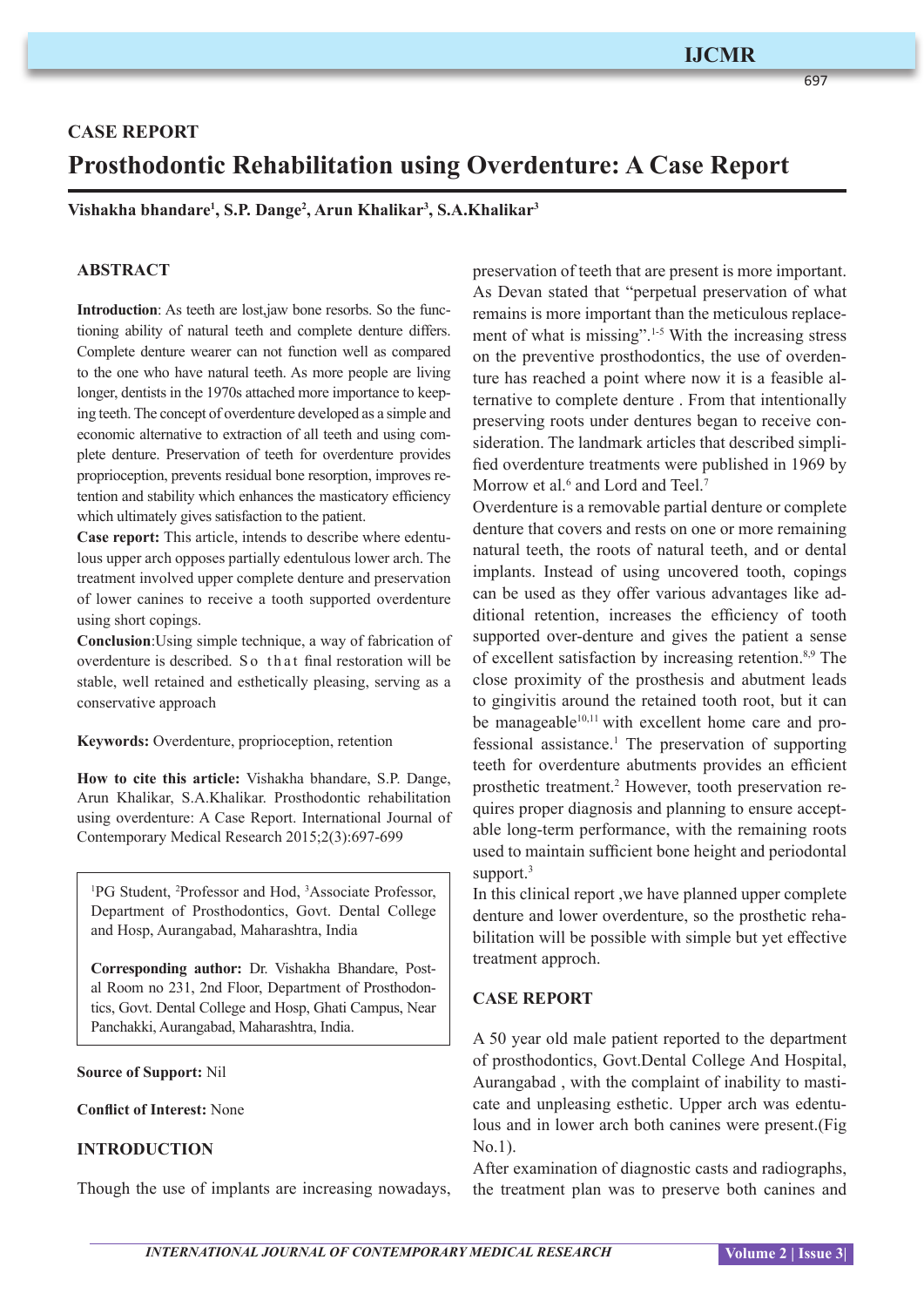give tooth supported lower overdenture using short copings and upper complete denture.



**Figure-1:** Intraoral pictures of Lower arch

With the start ,as a routine conventional denture, tentative jaw relation was recorded to check the inter arch space. After observation, we planned to give short copings on 43 and 33 as there was insufficient space . So, Root canal treatment was performed on 43,33 and teeth were reduced to cervical level to dome shape. Gutta percha was removed to required length with apical seal maintainance and post space was prepared and using pattern resin (Duralay ) posts patterns were made. Core were fabricated in dome shape ( Fig no.2) then casted and then cemented intra orally( Fig no.3.)



**Figure-2:** patterns in position



**Figure-3:** castings in position

Preliminary impression was made in irreversible hydrocolloid impression material of both the arches .Final impression was made in custom tray using zinc oxide eugenol paste(Fig No.4).

Upper cast was mounted on articulator using face bow and then jaw relation was recorded.



**Figure-4:** Final impression

Teeth setting was carried out in conventional manner. Processing of denture was done. The denture will have depressions on the intaglio surface for the corresponding copings. The prosthesis was stable, retentive and esthetically pleasing and patient was satisfied.(Fig No.5).



**Figure-5:** Patient with dentures

# **DISCUSSION**

As stated by DeVan, it is always better to preserve teeth whenever possible. Preserving teeth helps to reduce bone loss and proprioceptive impulses of patient are not lost helping the patient to give a sense of chewing.<sup>9</sup> Over-denture is the best option for treatment as an alternative for the extraction of teeth and placement of implants. Motivation of patient for this treatment is primarily important as he has to maintain good oral hygiene as the chances of abutment failure endodontically or periodontly are more. By preservation of teeth and bone ,the physiological dimension and proprioception of patient can be maintained.5,8 The retained roots that support overdentures preserve bone and minimizes the downward and forward settling of a denture, which otherwise occurs with alveolar bone resorption.<sup>4</sup> Rather than extracting all compromised teeth, the crowns and pulpal tissue of selected teeth are removed, root projecting through the mucosa is restored .The root has less mobility, and its retention retards bone resorption. Overdentures patients can chew better than with dentures supported on residual alveolar bone and mucosal